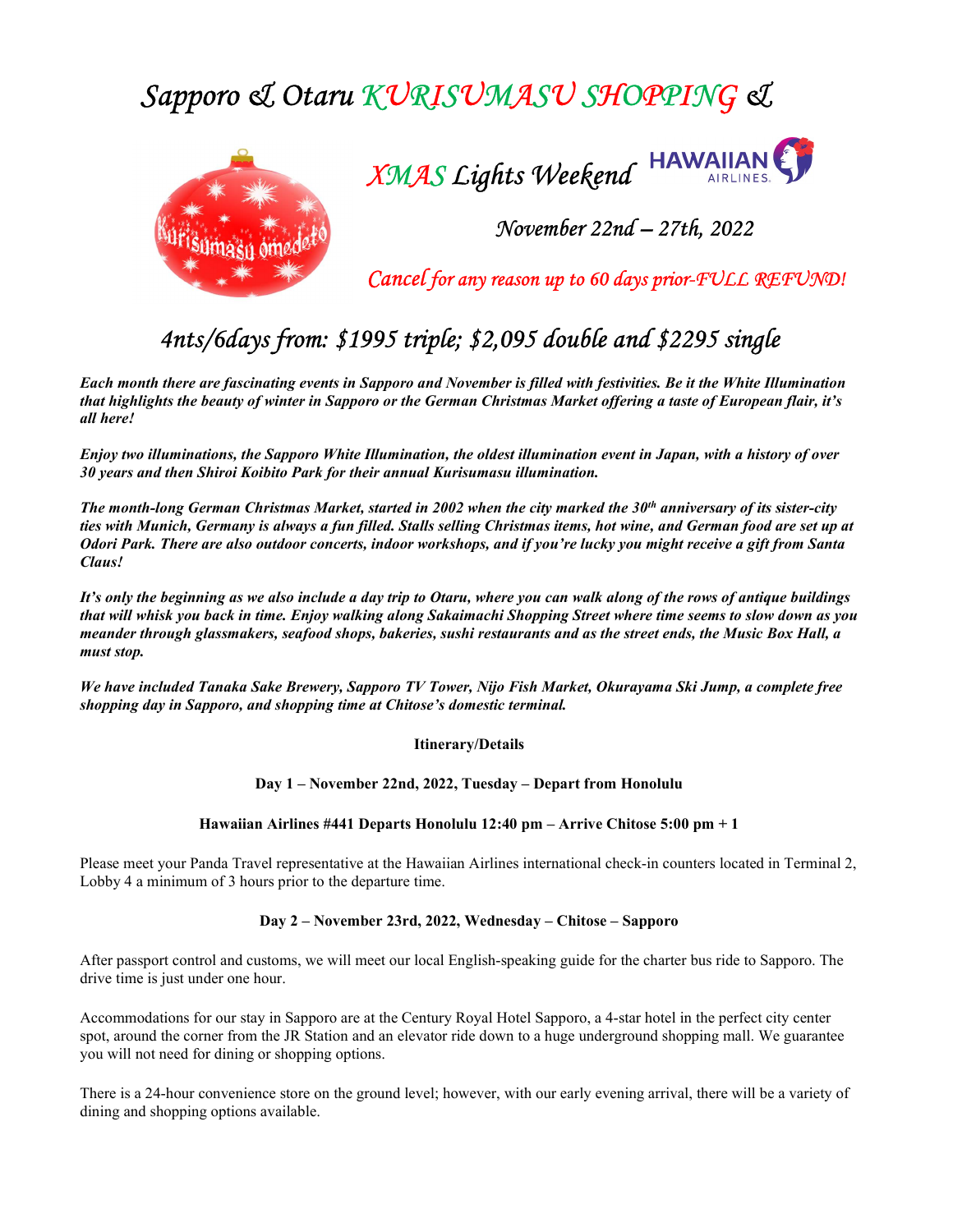# Accommodations: Century Royal Hotel Sapporo



# Day 3 – November 24<sup>th</sup>, 2022, Thursday –Sapporo (B)

After breakfast, please meet your guide by 8:30am as we are off on a leisurely, fulfilled day exploring Sapporo. Today, off to discover one of the city's best shopping arcades, a historical 100-year-old fish market, the 42nd Sapporo White Illumination, and German Christmas Market.

The morning begins with a visit the Nijo Fish Market, developed in the early Meiji Period when fishermen from Ishikari Bay began selling fresh fish here. There used to be a row of fish markets running from Nishi 1-chome to Higashi 2-chome along the bank opposite the Sosei River. Eventually, noodle shops, bars, and greengrocers opened, laying the foundations for today's Nijo Market. The market continues to serve residents' culinary needs as well is now popular with tourists in search of Hokkaido souvenirs such as crabs and scallops.

Just steps away, Tanukikoji Shopping Street, Sapporo's oldest covered shopping arcade, with over 200 shops. Here you will find old and traditional merchants selling kimonos, tea, or incense side by side with modern stores specializing in computers and software or state-of-the-art electronics and digital cameras – all of which lends it a bazaar-like quality. Some of the popular shops that Hawaii folks enjoy are all here, a multi-story 108-yen Daiso, as well 24-hour Don Quijote. Enjoy free time to shop and have lunch on your own.

Now, off to visit to Odori Park to enjoy time at the 42nd Sapporo White Illumination and German style Christmas Market.

The White Illumination is a classical event held annually here in Sapporo. With snow falling as early as mid-November, your dreams of a white Christmas come true, and many areas of the city are lit up with fairy lights and decorations, setting the festive mood. In all of Japan, Sapporo is the best place to experience "true" Christmas. The lights say on until late in the evening, so do feel free to return for a romantic late-night walk!

Close-by, in sight of the Sapporo TV Tower, a small village welcomes you to Christmas cheer, the German Christmas Market. Held since 2002 as a celebration to honor the anniversary of its sister city, Munich, the market offers up a true holiday feel as you walk around the stalls lined with Christmas items, original mugs, hot wine, German foods, and more.

Now, up to the observation deck of the Sapporo TV Tower for incredible views as you look down onto Odori Park and as far off as Mt. Okura, home to Okurayama Ski Jump Stadium which we will be visiting later in the tour. Built in 1957, the tour stands at a height of 147.2 meters. Enjoy time on the observation deck and on the way down, no visit is complete without a stop at the gift shop.

We now make our way back to our hotel, just a short distance away. The arrival will be by 4:00pm and the remainder of the afternoon and evening is free.

As you know by now, the location of our hotel is simply second to none. Daimaru and Stellar Place, steps away, offering never-ending floors of shops and eateries. It is simply mind boggling and will have you shopping and eating to your heart's content. For the techies, Esta next to Stellar Place is a delight with its nine floors of high-tech gadgets and other electronics.





Sapporo TV Tower Tanukikoji Shopping Street Nijo Fish Market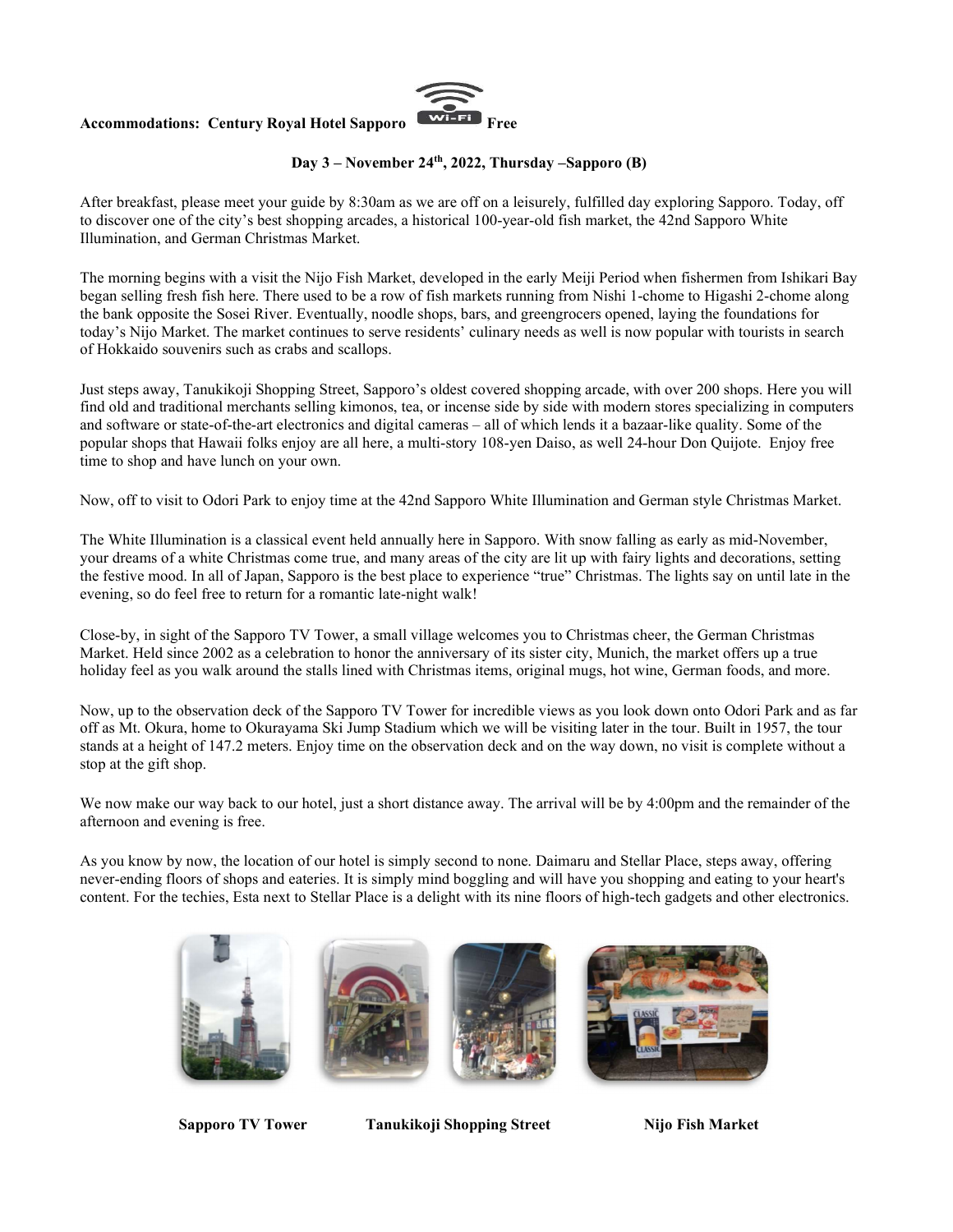#### Accommodations: Century Royal Hotel Sapporo



# Day 4 – November 25<sup>th</sup>, 2022, Friday –Sapporo-Otaru-Sapporo (B)

After breakfast, please meet your guide in the lobby by 9:00am as we are off to Otaru. From old days, when they sailed trading boats from Honshu-mainland to Hokkaido, this city played important roles as the center of trade or commerce, not to mention fishery in Hokkaido. Walking along the main streets, you find a charming and nostalgic city filled with historic architecture.

Here you will find the old remnant of Otaru's major industry, glassware shops. Glass buoys were used to light up fishing boats at night to attract herrings. A glass industry flourished in Otaru to support the herring trade. When the herring fishing industry declined in the 1950s, the makers of glass buoys diverted their business to produce refined glassware, as the demand for buoys plunged. The result today are numerous glass shops, which now carter mainly to souvenir hungry tourists. If you think that blown glassware is only made in Venice, then you are wrong.

The city is renowned for its glassworks, music boxes, and sweet shops that can be found lining Sakaimachi Street. As you near the end of Sakaimachi Street, look and listen when you come to the vintage steam clock at the front of the charming Music Box Museum. The nostalgic atmosphere inside the main building of the museum takes you back in time. The museum houses almost 15,000 music boxes, ranging from matchbox sized souvenirs to precisely tuned masterpieces. The Music Box Museum has something for everybody, from The Beatles to the latest J-pop hits.

Another must stop is at the Kitaichi Glass Shop where you can enjoy looking and shopping for beautiful glassware. How about making glassware on your own with the help of the artisans?

 Another famous landmark in Otaru is the Kitakaro confectionary shop. The cake and confectionery store is a popular stop for tourists and locals alike. There is a cult like following of its famous honeyed wheeled layered cakes and there are good reasons why. The layered cakes are delicate and the honey flavored intense, but not too sweet. Sit and enjoy at the small café right in the store. Coffee, tea, and ice cream are also available.

Enjoy a leisurely lunch on your own at one of many restaurants just steps away. Otaru is well known for its beer, and Otaru Beer, next to the canal, is a popular restaurant with a medieval Germanic theme. If sushi is more to your liking, a stroll down to Sushi-dori Street is well worth your time. You will find a collection of some 20 sushi restaurants.



This afternoon, a visit to the Tanaka Sake Brewery for tastings and time at their gift shop. Founded in 1899 by Ichitaro Tanaka, the great, great grandfather of the brewery's current president. During Otaru's golden years, there were as many as 40 breweries here, but today, it is the one and only.

Using only 100% Hokkaido grown rice, water, yeast, and koji, the brewery always has at least 10 varieties of sake available to sample. In addition to the standard junmai and daiginjo varieties, do try the less common sparkling, cloudy, aged and fruit-flavored sake.

As we make our way back to Sapporo, a must-do visit at Shiroi Koibito Park, a theme park by Ishiya, a local chocolate company. The company's flagship product is the Shiroi Koibito cookie, which consists of two thin butter cookies and a layer of white chocolate in between. These cookies are the best souvenirs from Sapporo!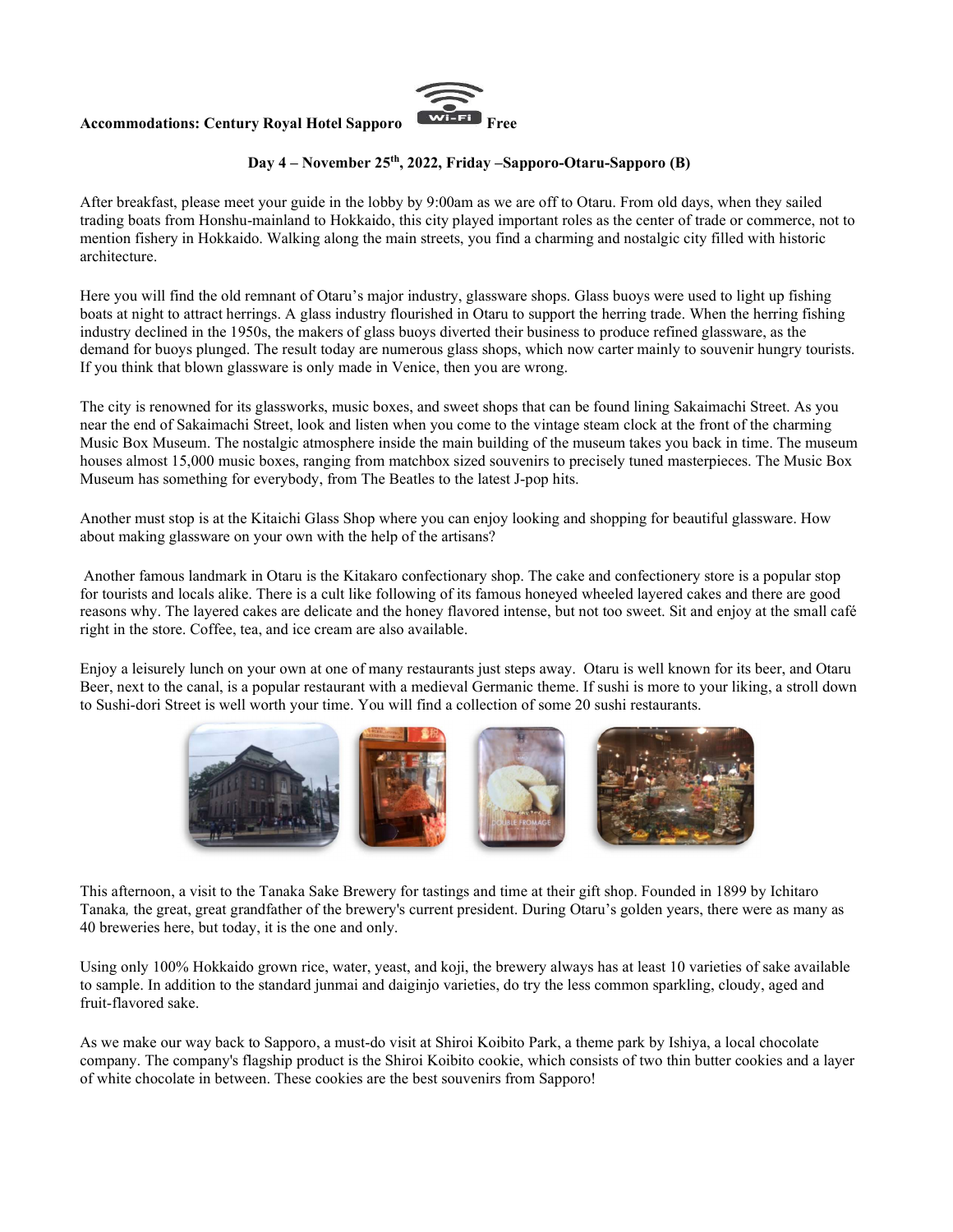The park consists of a free area with a shop, cafe, and restaurant and most interestingly, large windows so that you can observe the candy production process. The first glimpse of the building doesn't compare to the wonderland inside while outside it is complete with all sorts of winter decorations and illuminations. We purposely left this stop for last, to enjoy the illuminations under the evening sky.

At this time of the year, it is especially fun as the park's inner courtyard is illuminated with approximately 110,000 lights along with a 10-meter Christmas tree, Santa sleigh, cute snowmen, creating a fantastic winter wonderland atmosphere.

Enjoy time to shop and explore the grounds.

Arrival back at our hotel will be by 5:00pm and the remainder of the evening is free.



Shiroi Koibito Park



# Accommodations: Century Royal Hotel Sapporo

Day  $5 - Nov. 26<sup>th</sup>$ , 2022, Saturday –Sapporo (B)

After breakfast, enjoy a complete free day sightsee and shop at your leisure. If you would like to go back to Tanukikoji Shopping Street and not sure how to get there, your Panda Travel escort will set up a meeting time to walk over via the underground route.

This afternoon or evening do walk back over and enjoy the festivities at the German Market and Illumination festival at Odori Park.



Accommodations: Century Royal Hotel Sapporo

Day  $6 - Now. 27<sup>th</sup>, 2022, Sunday -Sapporo-Chitose (B)$ 

After breakfast, please meet your guide in the lobby by 9:00am. It is our last day on tour, but much to see and do!

The morning begins with a visit at the Okurayama Ski Jump Stadium. Constructed in 1931, the stadium was featured in the 1972 Winter Olympics, when it was home to the 90m ski jump competition. It is still used for ski jump competitions throughout the year.

A five-minute ride on the ski lift brings you to the top of the mountain, during which time you can catch a glimpse of what it's like to be a ski jumper. The viewing lounge at the far top of the mountain comes steadily closer, and the steeply sloping approach stretches out along one side. Seeing the takeoff point at such a close distance will surely give you a taste of what it's like to ski jump, as well as what it feels like to be an athlete.

Looking back once you have reached the top of the lift, you can enjoy panoramic views of the city of Sapporo. This refreshing experience will probably make you wish that the climb would last forever!